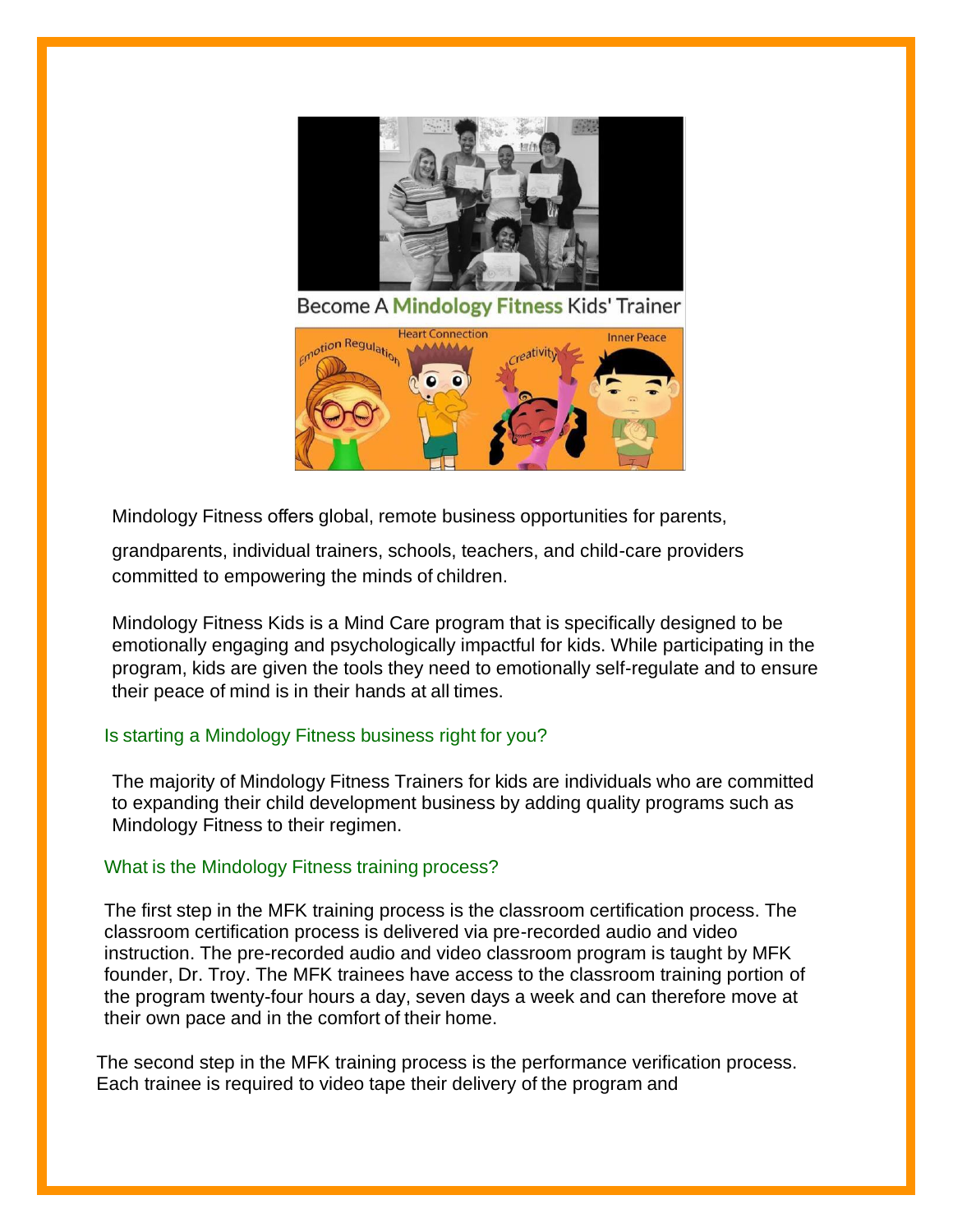submit their performance to MFK corporate for evaluation. If the trainee's delivery of the program meets MFK corporate criteria, the trainee's ability to deliver the program will be verified.

Once classroom certification is complete and their program delivery is verified, the trainee becomes an official Mindology Fitness Kids' program trainer.

## Who can become a Mindology Fitness Trainer for kids?

Any person or business owner who adores children, passes a background check and who is in search of an educational and empowering children's program that is science based with proven techniques and methodologies.

## Will I operate a specific territory?

No. Start your MFK business and teach classes anywhere you like.

## Why do you require an FBI federal background check for membership?

If you are not affiliated with an educational institution that already works with children, FBI Federal BackgroundCheck in mandatory prior to enrollment. For more information please visit [www.certifixlivescan.com/certifix-livescan](http://www.certifixlivescan.com/certifix-livescan-%20locations.html)[locations.html](http://www.certifixlivescan.com/certifix-livescan-%20locations.html)

### How much does it cost to complete a Mindology Fitness Kids training class?

\$1,500.00 - please check website at [www.mfktraining.com](http://www.mfktraining.com/) for occasional discounted rates. Payment plans are available.

### What is the price of a Mindology Fitness Licensing Fee?

Annual licensing membership fees vary according to business models, scope and reach that you are creating

### What about additional training?

Monthly support and marketing calls are included in the price of your annual membership. There will be quarterly retreats and annual retreats for a fee that will include introductions to new programs, training workshops on current programs, guest speakers and more.